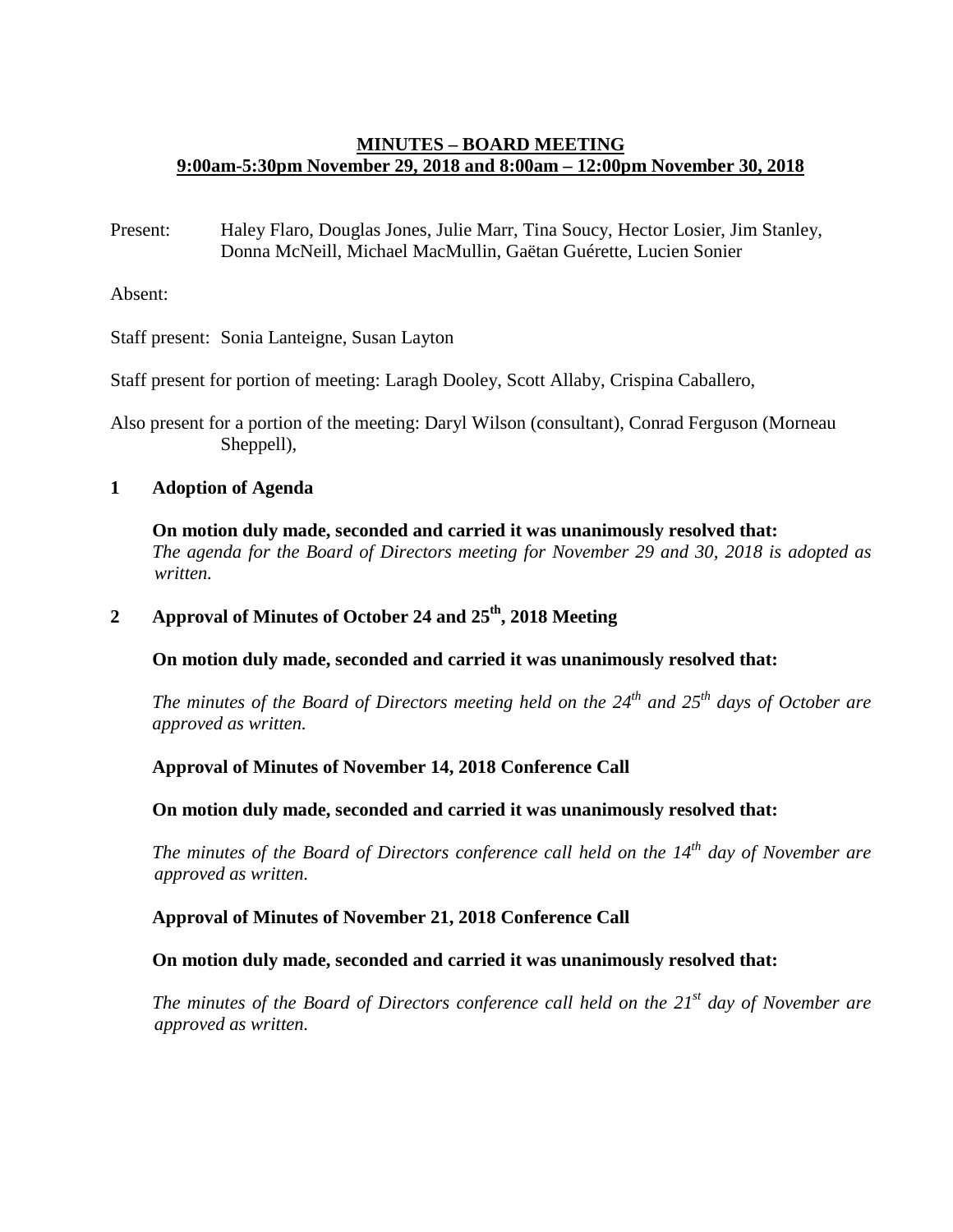# **3 Status of Actions Arising from the October 24 and 25 Meeting** Items were reviewed.

# **4 Safety Moment**

The importance of driving carefully this time of year was discussed, particularly given the wildlife on the road.

## **5 Declaration of Conflicts of Interest**

The acting Chairperson asked any Board members who have any conflicts of interest arising from the meeting agenda to declare that conflict. No conflicts were declared.

### **6 Consent Agenda**

## **(a) Revision to the Governance Committee Terms of Reference On motion duly made, seconded and carried it was unanimously resolved that:**

*The Terms of Reference for the Governance Committee are approved, as revised to remove the word "nomination" from the title and clarify the Governance Committee's oversight role of the nomination process, as all recommendations from the Committee will be subject to Board approval.*

## **7 Chairperson's Report**

The acting Chairperson welcomed board members to the meeting.

- a) The acting Chairperson welcomed Daryl Wilson who would be observing the meeting on November 29, 2018 to provide feedback related to WorkSafeNB's board meeting, as part of the Board's commitment to continual improvement of its governance processes.
- b) Review of 2019 Board Work Plan

**On motion duly made, seconded and carried it was unanimously resolved that:** *The 2019 Board Work Plan be approved on the basis that it is a working document and will be revised as required.* 

c) Review Board Draft Skills Matrix

**On motion duly made, seconded and carried it was unanimously resolved that:** *The Skill Matrix is approved, as amended to include demographic information.* 

- d) Role of Alternates on Committees Alternates will be invited to attend all committee meetings.
- e) Review of 2019 Board Budget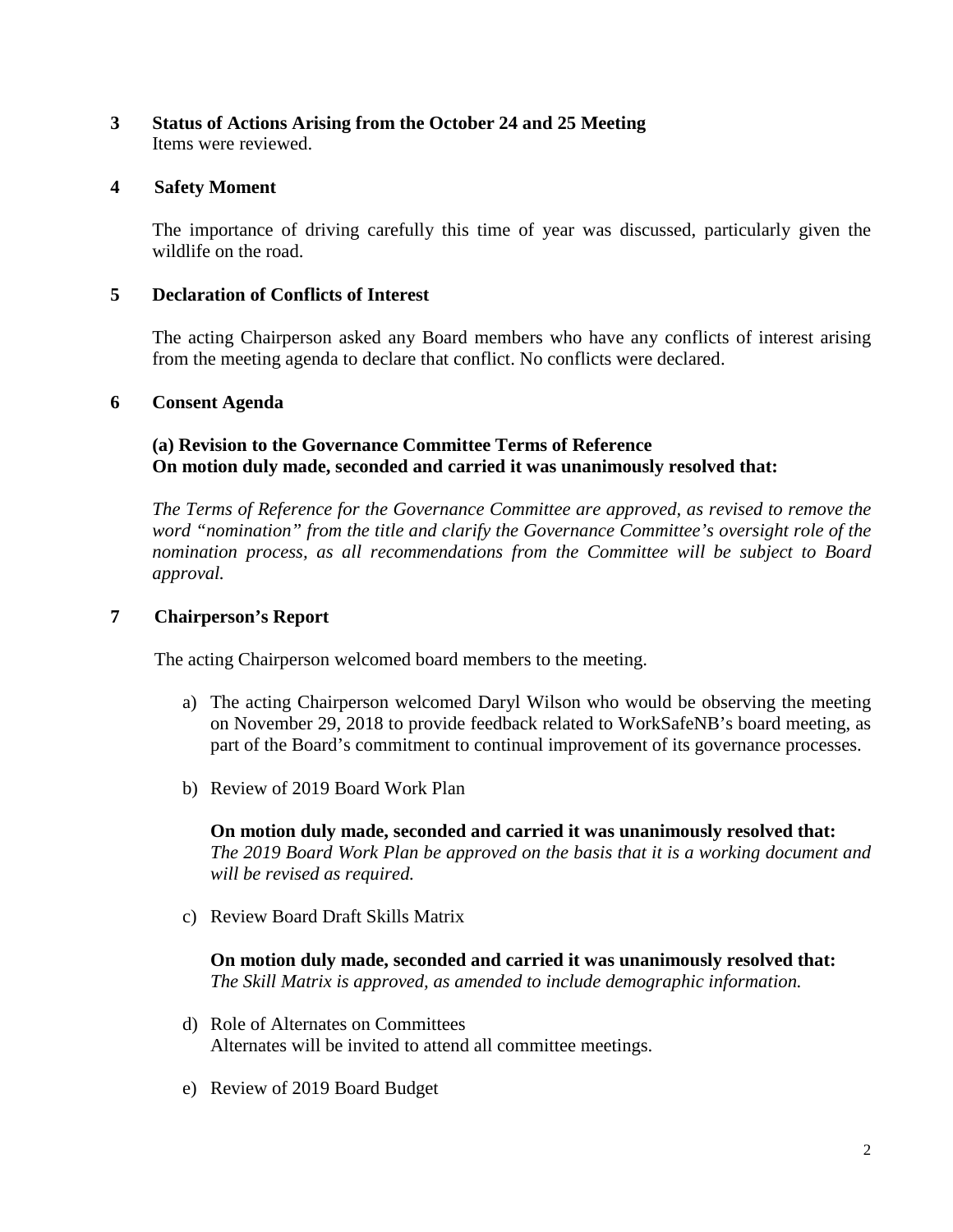# **8 President and CEO Report**

Updates were provided on the following:

- Legislative changes;
- Letter from the Transportation Safety Board and
- Hiring of the Chief Financial Officer and Chief Information Officer.

### **On motion duly made, seconded and carried it was unanimously resolved that:**

*The President and CEO's report is received as submitted.*

### **9 2019 Rates**

### **a) 2019 Rate Setting Analysis**

As a follow up to the November 21, 2018 conference call, management presented additional analysis on the impact to the 2019 rate setting assumptions based on the proposed legislative change.

### **On motion duly made, seconded and carried it was resolved that:**

*To reduce the previously approved 2019 average rate, of \$2.92, by \$0.27 per \$100 of payroll, to \$2.65, on the basis that the proposed bill is passed and proclaimed by the end of 2018 without any material changes*.

4 objections to the above-noted motion were recorded.

### **b) Firefighter Rate Revision**

Management reviewed the previously approved 2019 assessment rate under the FCA of \$515 and recommended a rate reduction to \$450.

No motion was made to approve management's recommendation.

### **10 Policy Updates**

### **a) Privacy and Personal Information Security**

The substantive changes to the policy were reviewed.

### **On motion duly made, seconded and carried it was unanimously resolved that:**

*To approve Policy 41-007 Privacy and Personal Information Security, (Release No. 003) and Rescind Policy 41-007 Privacy and Personal Information Security, (Release No. 002).*

### **b) Policy Changes Resulting from Hearing Loss Policy Approval**

The Board previously approved amendments to the Occupational Hearing Loss Policy 21- 112 in September, 2018, which clarified the "date of accident" as it applies to hearing loss. As a result of that policy change, revisions to Policies 21-106, 21-111 and 21-250 were also required to ensure they referenced the "date of accident" definition in Policy 21-112.

### **On motion duly made, seconded and carried it was unanimously resolved that:**